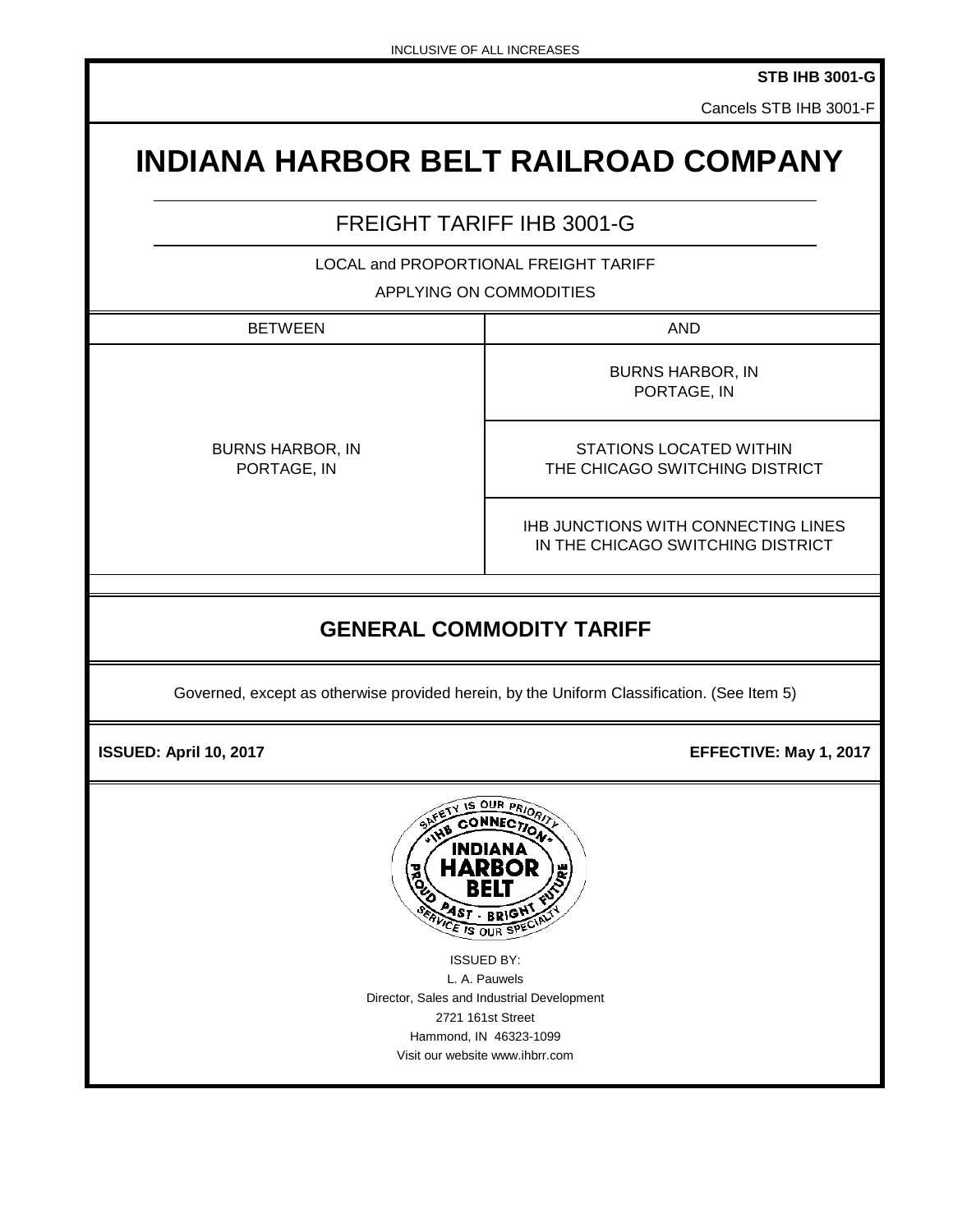| <b>TABLE OF CONTENTS</b>                                                 |             |                |
|--------------------------------------------------------------------------|-------------|----------------|
| <b>SUBJECT</b>                                                           | <b>ITEM</b> | <b>PAGE</b>    |
| ALPHABETICAL LIST OF STATIONS FROM AND TO WHICH RATES APPLY              |             | 3              |
| ALTERNATION - CARLOAD RATES AND VARYING MINIMUM WEIGHTS                  | 75          | 5              |
| CAPACITIES AND DIMENSIONS OF CARS                                        | 45          | 4              |
| <b>CONSECUTIVE NUMBERS</b>                                               | 40          | 4              |
| DESCRIPTION OF GOVERNING CLASSIFICATION                                  | 5           | 4              |
| <b>DIMENSIONAL SHIPMENTS</b>                                             | 360         | 6              |
| EMPTY CARS HANDLED IN COMMERCIAL SERVICE                                 | 380         | 6              |
| <b>EXPLANATION OF ABBREVIATIONS</b>                                      |             | $\overline{7}$ |
| <b>EXPLANATION OF REFERENCE MARKS</b>                                    |             | 7              |
| EXPLOSIVES, DANGEROUS ARTICLES                                           | 15          | 4              |
| <b>FUEL SURCHARGE</b>                                                    | 65          | 4              |
| <b>IDLER CARS</b>                                                        | 370         | 6              |
| INTRASTATE APPLICATION, INDIANA                                          | 205         | 5              |
| LIST OF CONNECTING LINES AND JUNCTIONS IN THE CHICAGO SWITCHING DISTRICT |             | 3              |
| LIST OF INDUSTRIES LOCATED AT BURNS HARBOR, IN AND PORTAGE, IN           | 1000        | $\overline{7}$ |
| METHOD OF CANCELING ITEMS                                                | 80          | 5              |
| METHOD OF DENOTING REISSUED MATTER IN SUPPLEMENTS                        | 100         | 5              |
| NATIONAL SERVICE ORDER TARIFF                                            | 60          | 4              |
| NON APPLICATION OF TRANSIT                                               | 210         | 5              |
| NON APPLICATION OF UFC RULE 24                                           | 200         | 5              |
| PROPORTIONAL RATES APPLICATION                                           | 70          | 5              |
| <b>RATES</b>                                                             | 310-380     | 6              |
| REFERENCE TO TARIFFS, ITEMS, NOTES, RULES, ETC.                          | 20          | 4              |
| STATION LISTS AND CONDITIONS                                             | 10          | 4              |
| <b>SWITCHING</b>                                                         | 25          | 4              |
| <b>TRANSFER BETWEEN CONNECTING CARRIERS</b>                              | 35          | 4              |

For explanation of abbreviations and reference marks, see concluding page of this tariff.

 $\overline{\phantom{a}}$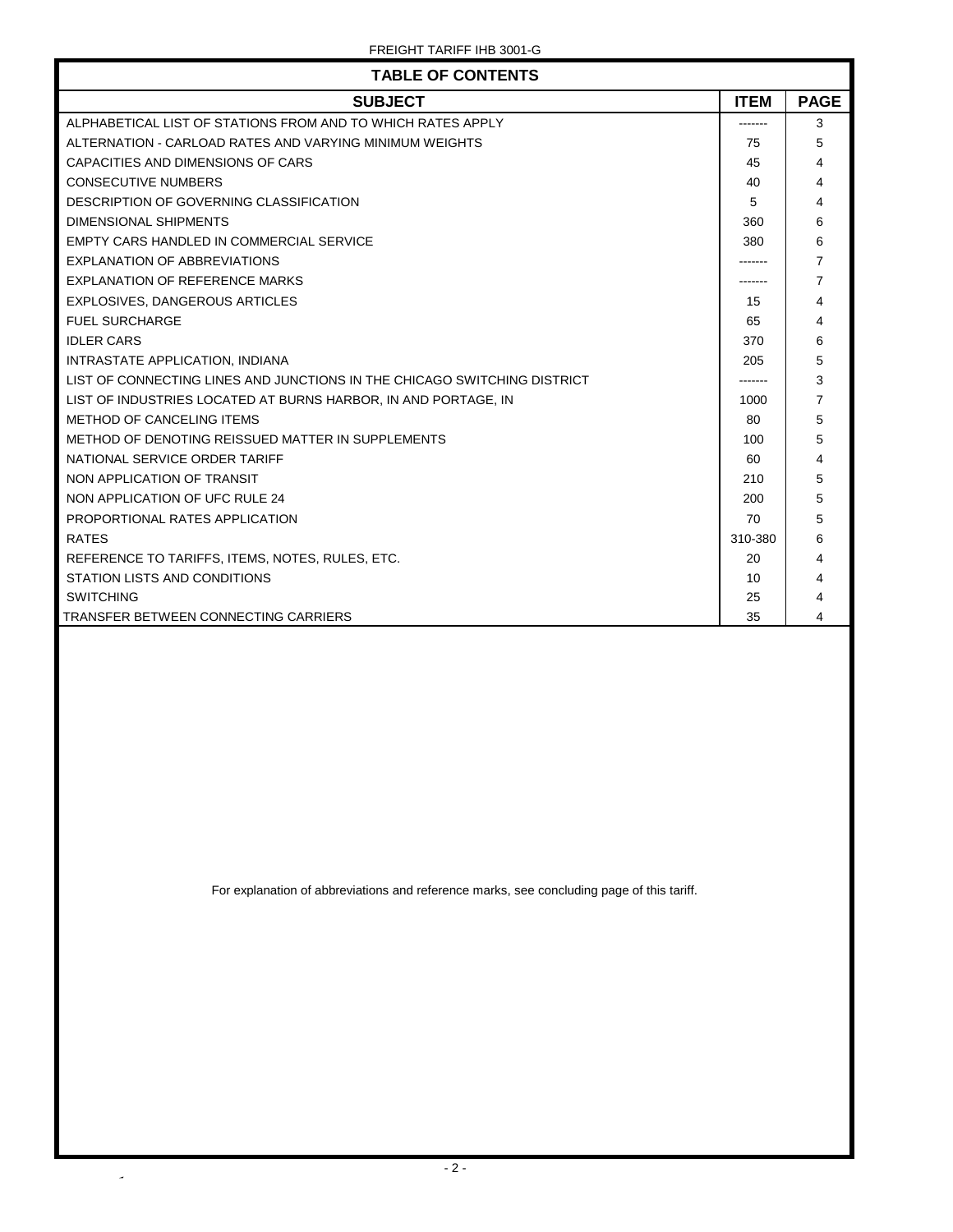| ALPHABETICAL LIST OF STATIONS FROM AND TO WHICH RATES APPLY                                                                    |                                                                                                                                                                                                      |                                                                                                                                       |                                                                                                                                                                                                   |                                                                                                                                              |  |
|--------------------------------------------------------------------------------------------------------------------------------|------------------------------------------------------------------------------------------------------------------------------------------------------------------------------------------------------|---------------------------------------------------------------------------------------------------------------------------------------|---------------------------------------------------------------------------------------------------------------------------------------------------------------------------------------------------|----------------------------------------------------------------------------------------------------------------------------------------------|--|
| Alsip, IL<br>Argo, IL<br>Bellwood, IL<br>Blue Island, IL<br>Bridgeview, IL<br>Broadview, IL<br>Burnham, IL<br>Burns Harbor, IN |                                                                                                                                                                                                      | Calumet City, IL<br>Chicago, IL<br>Chicago Ridge, IL<br>Dolton, IL<br>East Chicago, IN<br>Franklin Park, IL<br>Gary, IN<br>Gibson, IN | Grasselli, IN<br>Hammond, IN<br>Hegewisch, IL<br>Highlawn, IL<br>Indiana Harbor, IN<br>Kensington, IL<br>La Grange, IL<br>Mc Cook, IL                                                             | Melrose Park, IL<br>Norpaul, IL<br>N. Hammond, IN<br>Osborn, IN<br>Portage, IN<br>Riverdale, IL<br>Roby, IN<br>S. Chicago, IL<br>Whiting, IN |  |
|                                                                                                                                |                                                                                                                                                                                                      |                                                                                                                                       | LIST OF CONNECTING LINES and JUNCTIONS in the CHICAGO SWITCHING DISTRICT                                                                                                                          |                                                                                                                                              |  |
| <b>BNSF</b>                                                                                                                    | <b>BNSF Railway Company</b>                                                                                                                                                                          |                                                                                                                                       | Blue Island, IL<br>Gibson, IN<br>La Grange (Congress Park), IL<br>McCook, IL                                                                                                                      |                                                                                                                                              |  |
| <b>BOCT</b><br><b>BRC</b><br><b>CFE</b><br><b>CIC</b><br><b>CLCY</b><br>CN                                                     | Baltimore & Ohio Chicago Terminal<br>Belt Railway Company of Chicago<br>Chicago, Fort Wayne & Eastern<br>Cedar Rapids and Iowa City<br><b>Chessie Logistics Company</b><br>Canadian National Railway |                                                                                                                                       | Blue Island, IL<br>Argo, IL<br>Blue Island, IL<br>Argo, IL (via BRC)<br>Thompson, IL<br>Blue Island, IL<br>Broadview, IL<br>Gibson, IN<br>Riverdale (Highlawn), IL<br>Norpaul (Schiller Park), IL |                                                                                                                                              |  |
| <b>CPRS</b>                                                                                                                    | Canadian Pacific Railway                                                                                                                                                                             |                                                                                                                                       | Blue Island, IL<br>Gibson, IN<br>Norpaul (Bensenville), IL                                                                                                                                        |                                                                                                                                              |  |
| <b>CRL</b><br><b>CSS</b><br><b>CSXT</b>                                                                                        | Chicago Rail Link<br>Chicago SouthShore & South Bend<br><b>CSX Transportation</b>                                                                                                                    |                                                                                                                                       | Blue Island, IL<br>Burnham, IL<br>Blue Island, IL<br>East Chicago (Indiana Harbor), IN<br>Gibson, IN                                                                                              |                                                                                                                                              |  |
| <b>GRW</b><br>IAIS<br><b>INRD</b><br><b>NS</b>                                                                                 | <b>Gary Railway</b><br>Iowa Interstate Railroad<br>Indiana Railroad<br>Norfolk Southern Railway                                                                                                      |                                                                                                                                       | Indiana Harbor, IN<br>Blue Island, IL<br>Argo, IL (via BRC)<br>Blue Island, IL<br>Burnham (Calumet Yard), IL<br>Burns Harbor, IN<br>Gibson, IN<br>Indiana Harbor, IN<br>Osborn, IN                |                                                                                                                                              |  |
| <b>SCIH</b><br><b>UP</b>                                                                                                       | South Chicago & Indiana Harbor<br><b>Union Pacific Railroad</b>                                                                                                                                      |                                                                                                                                       | Argo, IL (via BRC)<br>Argo, IL<br>Blue Island (Dolton), IL<br>Norpaul (Proviso), IL                                                                                                               |                                                                                                                                              |  |
| <b>WSOR</b>                                                                                                                    | Wisconsin & Southern Railroad                                                                                                                                                                        |                                                                                                                                       | Argo, IL (via BRC)                                                                                                                                                                                |                                                                                                                                              |  |
|                                                                                                                                |                                                                                                                                                                                                      |                                                                                                                                       |                                                                                                                                                                                                   |                                                                                                                                              |  |

For explanation of abbreviations and reference marks, see concluding page of this tariff.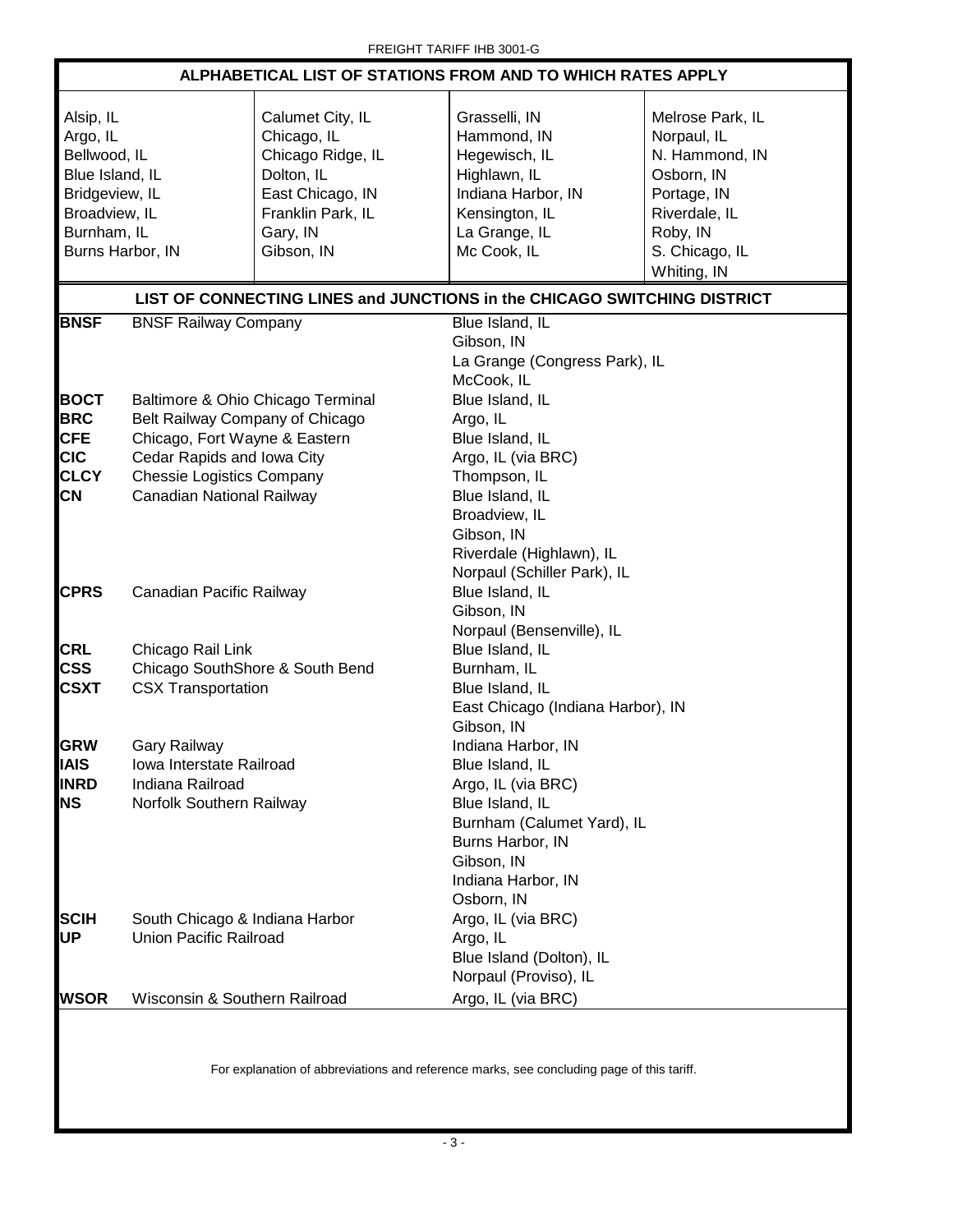#### FREIGHT TARIFF IHB 3001-G

#### **RULES AND OTHER GOVERNING PROVISIONS**

### **GENERAL RULES AND REGULATIONS**

| GENERAL RULES AND REGULATIONS |                                                             |                                                                                                                                                                                                                                                                                                                                                                                                                                                                                                                                                                                                                                                                                                                                                                                                                                            |  |
|-------------------------------|-------------------------------------------------------------|--------------------------------------------------------------------------------------------------------------------------------------------------------------------------------------------------------------------------------------------------------------------------------------------------------------------------------------------------------------------------------------------------------------------------------------------------------------------------------------------------------------------------------------------------------------------------------------------------------------------------------------------------------------------------------------------------------------------------------------------------------------------------------------------------------------------------------------------|--|
| <b>ITEM</b>                   | <b>SUBJECT</b>                                              | <b>APPLICATION</b>                                                                                                                                                                                                                                                                                                                                                                                                                                                                                                                                                                                                                                                                                                                                                                                                                         |  |
| 5                             | <b>DESCRIPTION OF</b><br><b>GOVERNING</b><br>CLASSIFICATION | The term "Uniform Classification" or "UFC" when used in tariff means Tariff UFC 6000-Series,                                                                                                                                                                                                                                                                                                                                                                                                                                                                                                                                                                                                                                                                                                                                               |  |
| 10                            | <b>STATION LISTS AND</b><br><b>CONDITIONS</b>               | This tariff is governed by Tariff OPSL 6000 Series, to the extent shown below:<br>PREPAY REQUIREMENTS AND STATION CONDITIONS<br>(A) For additions and abandonment of stations, and except as otherwise shown herein, for prepay<br>requirements, changes in names of stations, restrictions as to acceptance or delivery of freight<br>and changes in station facilities.<br>When a station is abandoned as of a date specified in the above named tariff, the rates from<br>and to such station as published in this tariff are inapplicable on and after that date.<br>GEOGRAPHICAL LIST OF STATIONS<br>(B) For geographical locations of stations referred to in this tariff by station numbers.<br><b>STATION NUMBERS</b><br>(C) For the identification of stations, when stations are shown or referred to by numbers in this tariff. |  |
| 15                            | EXPLOSIVES,<br><b>DANGEROUS</b><br>ARTICLES                 | For rules and regulations governing the transportation of explosives and other dangerous articles<br>by freight, also specifications for shipping containers and restrictions governing the<br>acceptance and transportation of explosives and other dangerous articles, see Tariff BOE 6000<br>Series.                                                                                                                                                                                                                                                                                                                                                                                                                                                                                                                                    |  |
| 20                            | REFERENCE TO<br>TARIFFS, ITEMS,<br>NOTES, RULES, ETC.       | Where reference is made in this tariff to tariffs, items, notes, rules, etc., such references are<br>continuous and include supplements to and successive issues of such tariffs and reissues of<br>such items, notes, rules, etc.                                                                                                                                                                                                                                                                                                                                                                                                                                                                                                                                                                                                         |  |
| 25                            | <b>SWITCHING</b>                                            | On shipments made under the rates contained in this tariff, IHB will absorb \$1 of reciprocal<br>switching at stations inside the Chicago Switching District.                                                                                                                                                                                                                                                                                                                                                                                                                                                                                                                                                                                                                                                                              |  |
| 35                            | <b>TRANSFER BETWEEN</b><br>CONNECTING<br>CARRIERS           | The rates published herein do not include charges for switching, drayage or other transfer services<br>at intermediate interchange points.                                                                                                                                                                                                                                                                                                                                                                                                                                                                                                                                                                                                                                                                                                 |  |
| 40                            | CONSECUTIVE<br><b>NUMBERS</b>                               | Where consecutive numbers are represented in this tariff by the first and last numbers connected<br>by the word "to" or hyphen they will be understood to include both of the numbers shown.<br>If the first number only bears a reference mark, such reference mark also applies to the last<br>numbers shown and to all numbers between the first and last numbers.                                                                                                                                                                                                                                                                                                                                                                                                                                                                      |  |
| 45                            | CAPACITIES AND<br><b>DIMENSIONS OF CARS</b>                 | (1) For marked capacities, lengths, dimensions and cubical capacities of cars, see The Official<br>Railway Equipment Register, RER 6410 Series.<br>(2) Cars may not be loaded in excess of the maximum load limit stenciled on the car.                                                                                                                                                                                                                                                                                                                                                                                                                                                                                                                                                                                                    |  |
| 60                            | NATIONAL SERVICE<br>ORDER TARIFF                            | This tariff is subject to provisions of various Surface Transportation Board National Service<br>Orders and General Permits as shown in Tariff NSO 6100 Services.                                                                                                                                                                                                                                                                                                                                                                                                                                                                                                                                                                                                                                                                          |  |
| 65                            | <b>FUEL SURCHARGE</b>                                       | Application of fuel surcharge cancelled August 1st 2008.                                                                                                                                                                                                                                                                                                                                                                                                                                                                                                                                                                                                                                                                                                                                                                                   |  |
|                               |                                                             |                                                                                                                                                                                                                                                                                                                                                                                                                                                                                                                                                                                                                                                                                                                                                                                                                                            |  |

For explanation of abbreviations and reference marks, see concluding page of this tariff.

 $\hat{\mathcal{L}}$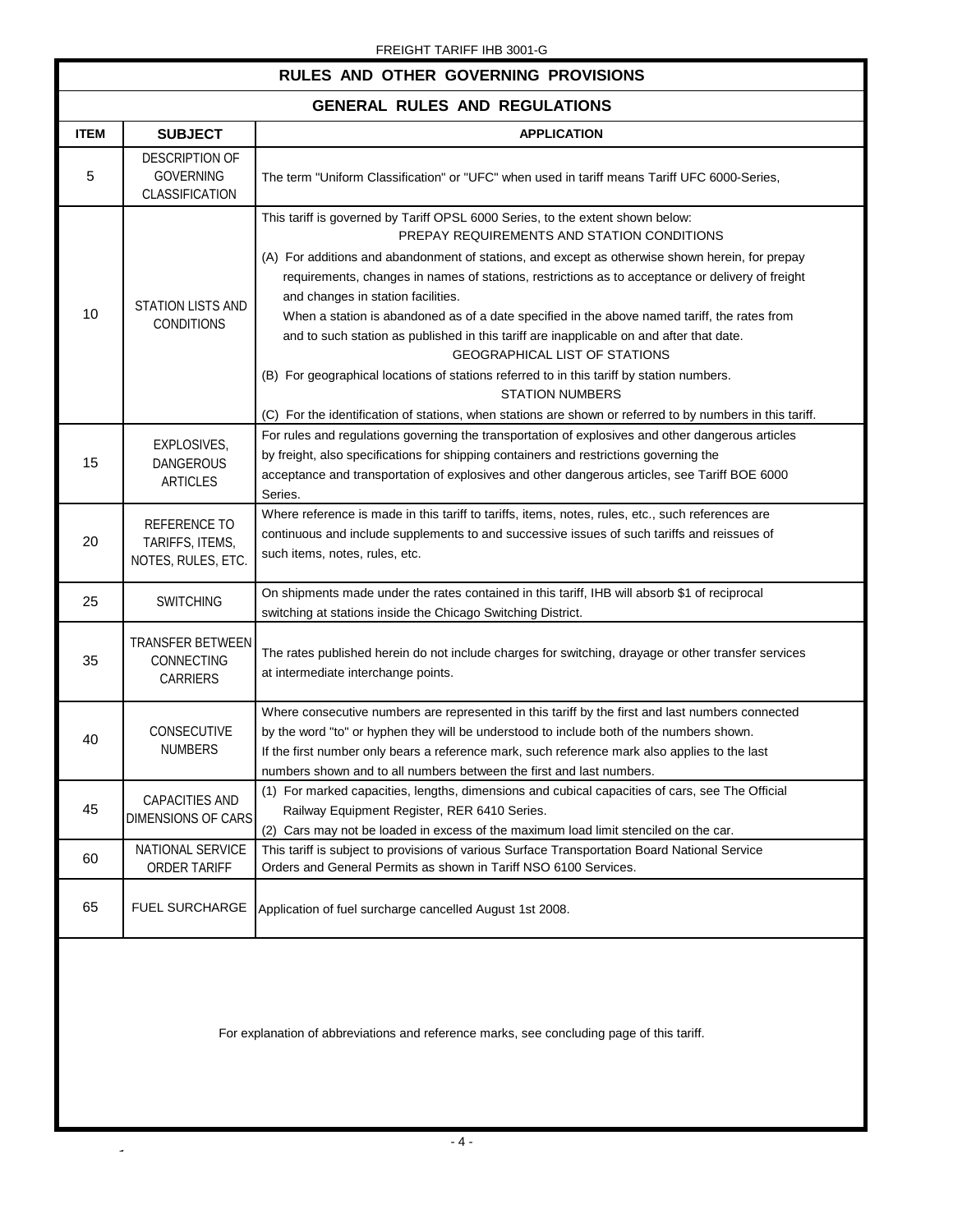#### FREIGHT TARIFF IHB 3001-G

| RULES AND OTHER GOVERNING PROVISIONS                                            |                                                                                                                                                                                                                                                                                                                                                                                                                              |  |  |
|---------------------------------------------------------------------------------|------------------------------------------------------------------------------------------------------------------------------------------------------------------------------------------------------------------------------------------------------------------------------------------------------------------------------------------------------------------------------------------------------------------------------|--|--|
| <b>GENERAL RULES AND REGULATIONS</b>                                            |                                                                                                                                                                                                                                                                                                                                                                                                                              |  |  |
| <b>SUBJECT</b>                                                                  | <b>APPLICATION</b>                                                                                                                                                                                                                                                                                                                                                                                                           |  |  |
| PROPORTIONAL<br><b>RATES APPLICATION</b>                                        | Rates published herein may be used in constructing combination or proportional rates.                                                                                                                                                                                                                                                                                                                                        |  |  |
| ALTERNATION -<br>CARLOAD RATES AND<br><b>VARYING MINIMUM</b><br><b>WEIGHTS</b>  | When two or more carload rates are provided in the same rate item for application on the same<br>commodity from and to the same points, apply that rate which results in the lowest charge based<br>upon the actual or authorized estimated weight of the shipment, but not less than the minimum<br>published in connection with the rate used.                                                                             |  |  |
| <b>METHOD OF</b><br><b>CANCELING ITEMS</b>                                      | As this tariff is supplemented, numbered items with letter suffixes cancel correspondingly numbered<br>items in the original tariff or in a prior supplement. Letter suffixes will be used in alphabetical<br>sequence starting with A. EXAMPLE: Item 5-A cancels Item 5, and Item 10-B cancels Item 10-A<br>in a prior supplement, which in turn cancelled Item 10.                                                         |  |  |
| METHOD OF<br><b>DENOTING REISSUED</b><br><b>MATTER IN</b><br><b>SUPPLEMENTS</b> | Matter brought forward without change from one supplement to another will be designated as<br>"Reissued" by a reference mark in the form of a square enclosing a number, the number being<br>that of the supplement in which the reissued matter first appeared in its currently effective form.<br>To determine its original effective date, consult the supplement in which the reissued<br>matter first became effective. |  |  |
|                                                                                 | SPECIAL RULES AND REGULATIONS -- UNLIMITED                                                                                                                                                                                                                                                                                                                                                                                   |  |  |
| <b>SUBJECT</b>                                                                  | <b>APPLICATION</b>                                                                                                                                                                                                                                                                                                                                                                                                           |  |  |
| NON APPLICATION OF<br><b>UFC RULE 24</b>                                        | Rates in this tariff are not subject to Rule 24 of the UFC nor exceptions thereto, nor<br>any other provision that permits the use of more than one car.                                                                                                                                                                                                                                                                     |  |  |
| <b>INDIANA INTRASTATE</b>                                                       | Except where expressly provided to the contrary, this tariff also applies to Intrastate traffic in the<br>State of Indiana.                                                                                                                                                                                                                                                                                                  |  |  |
| NON APPLICATION OF<br><b>TRANSIT</b>                                            | Rates in this tariff are not subject to transit privileges of any kind, including stopping<br>in transit for completion of loading or partial unloading.                                                                                                                                                                                                                                                                     |  |  |
|                                                                                 |                                                                                                                                                                                                                                                                                                                                                                                                                              |  |  |

For explanation of abbreviations and reference marks, see concluding page of this tariff.

- 5 -

 $\overline{\phantom{a}}$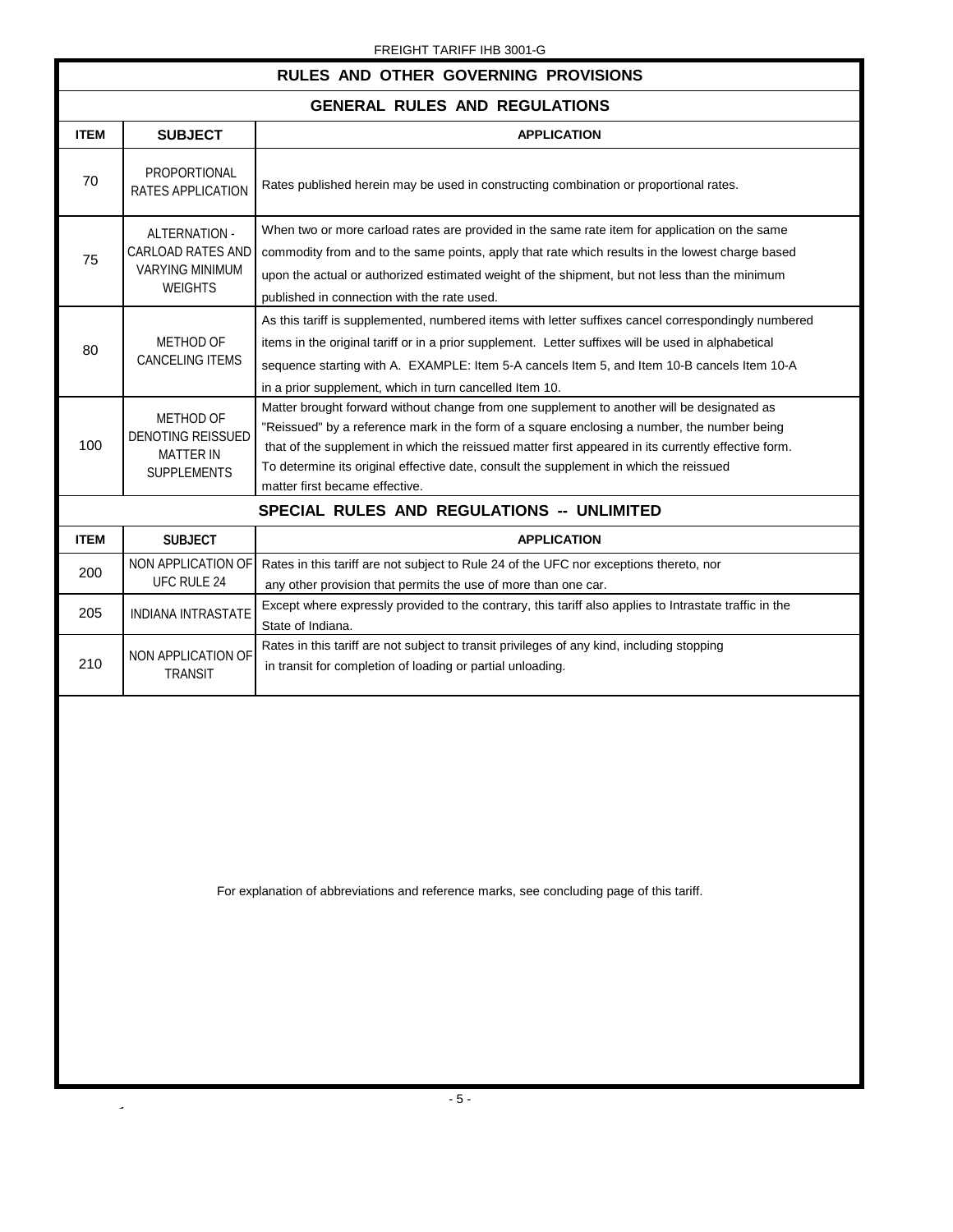| <b>RATES IN DOLLARS PER CAR</b>                        |                                                                                                                                                                                       |                                                                                                                                                                     |                                                                                                                                                                     |                            |                            |
|--------------------------------------------------------|---------------------------------------------------------------------------------------------------------------------------------------------------------------------------------------|---------------------------------------------------------------------------------------------------------------------------------------------------------------------|---------------------------------------------------------------------------------------------------------------------------------------------------------------------|----------------------------|----------------------------|
| <b>ITEM</b>                                            | <b>COMMODITY</b>                                                                                                                                                                      | <b>BETWEEN</b>                                                                                                                                                      | AND                                                                                                                                                                 | <b>MINIMUM WEIGHT</b>      | <b>RATE</b>                |
| 310                                                    | ALL FREIGHT,<br>except as provided in                                                                                                                                                 | Portage, IN                                                                                                                                                         | IHB Stations Listed on Page 3 and<br>Junctions with Connecting Lines.<br>Will not apply to IHB Station<br>Burns Harbor, IN                                          | Per Car                    | \$925.00<br>$^{\circledR}$ |
| 320                                                    | Items 330 through 380                                                                                                                                                                 | Burns Harbor, IN                                                                                                                                                    | IHB Stations Listed on Page 3 and<br>Junctions with Connecting Lines                                                                                                | Per Car                    | \$1175.00                  |
| SHEET STEEL<br>330<br>STCC 33-121-xx<br>STCC 33-123-xx | Portage, IN                                                                                                                                                                           | IHB Stations Listed on Page 3.<br>Will not apply to IHB Station<br>Burns Harbor, IN<br>Will not apply on traffic originating or<br>terminating on connecting lines. | Per Car                                                                                                                                                             | \$700.00<br>$^{\circledR}$ |                            |
|                                                        |                                                                                                                                                                                       | Burns Harbor, IN                                                                                                                                                    | IHB Stations Listed on Page 3.<br>Will not apply on traffic originating or<br>terminating on connecting lines.                                                      |                            | \$850.00                   |
| <b>STEEL</b><br>335<br>STCC 40-211-xx                  | SCRAP, IRON OR                                                                                                                                                                        | Portage, IN                                                                                                                                                         | IHB Stations Listed on Page 3.<br>Will not apply to IHB Station<br>Burns Harbor, IN<br>Will not apply on traffic originating or<br>terminating on connecting lines. | Per Car                    | \$650.00<br>$^{\circ}$     |
|                                                        |                                                                                                                                                                                       | Burns Harbor, IN                                                                                                                                                    | IHB Stations Listed on Page 3.<br>Will not apply on traffic originating or<br>terminating on connecting lines.                                                      |                            | \$787.00                   |
| 340                                                    | <b>WHOLE GRAIN</b><br>STCC 01-1xx-xx                                                                                                                                                  | Portage, IN                                                                                                                                                         | IHB Stations Listed on Page 3 and<br>Junctions with Connecting Lines                                                                                                | Per Car                    | \$550.00<br>$^{\circledR}$ |
| 350                                                    | <b>GRAIN</b><br><b>SCREENINGS</b><br>STCC 01-139-xx<br>STCC 20-418-xx                                                                                                                 | Portage, IN                                                                                                                                                         | IHB Stations Listed on Page 3 and<br>Junctions with Connecting Lines                                                                                                | Per Car                    | \$650.00<br>$\circled{1}$  |
| 360                                                    | <b>DIMENSIONAL</b><br>SHIPMENTS,<br>exceeding height,<br>width, or maximum<br>gross weight<br>restrictions of the IHB.<br>Contact your IHB<br>representative for<br>more information. | Portage, IN<br>Burns Harbor, IN                                                                                                                                     | IHB Stations Listed on Page 3 and<br>Junctions with Connecting Lines                                                                                                | Per Car                    | \$1600.00                  |
| 370                                                    | <b>IDLER CARS</b><br>Cars on which no part<br>of the load rests.<br>Rate is in addition to<br>the charges applicable<br>to the loaded car(s).                                         | Portage, IN<br>Burns Harbor, IN                                                                                                                                     | IHB Stations Listed on Page 3 and<br>Junctions with Connecting Lines                                                                                                | Per Car                    | \$665.00                   |
| 380                                                    | <b>EMPTY RAIL CARS</b><br>handled in commercial<br>service.                                                                                                                           | Portage, IN<br>Burns Harbor, IN                                                                                                                                     | IHB Stations Listed on Page 3 and<br>Junctions with Connecting Lines                                                                                                | Per Car                    | \$525.00                   |